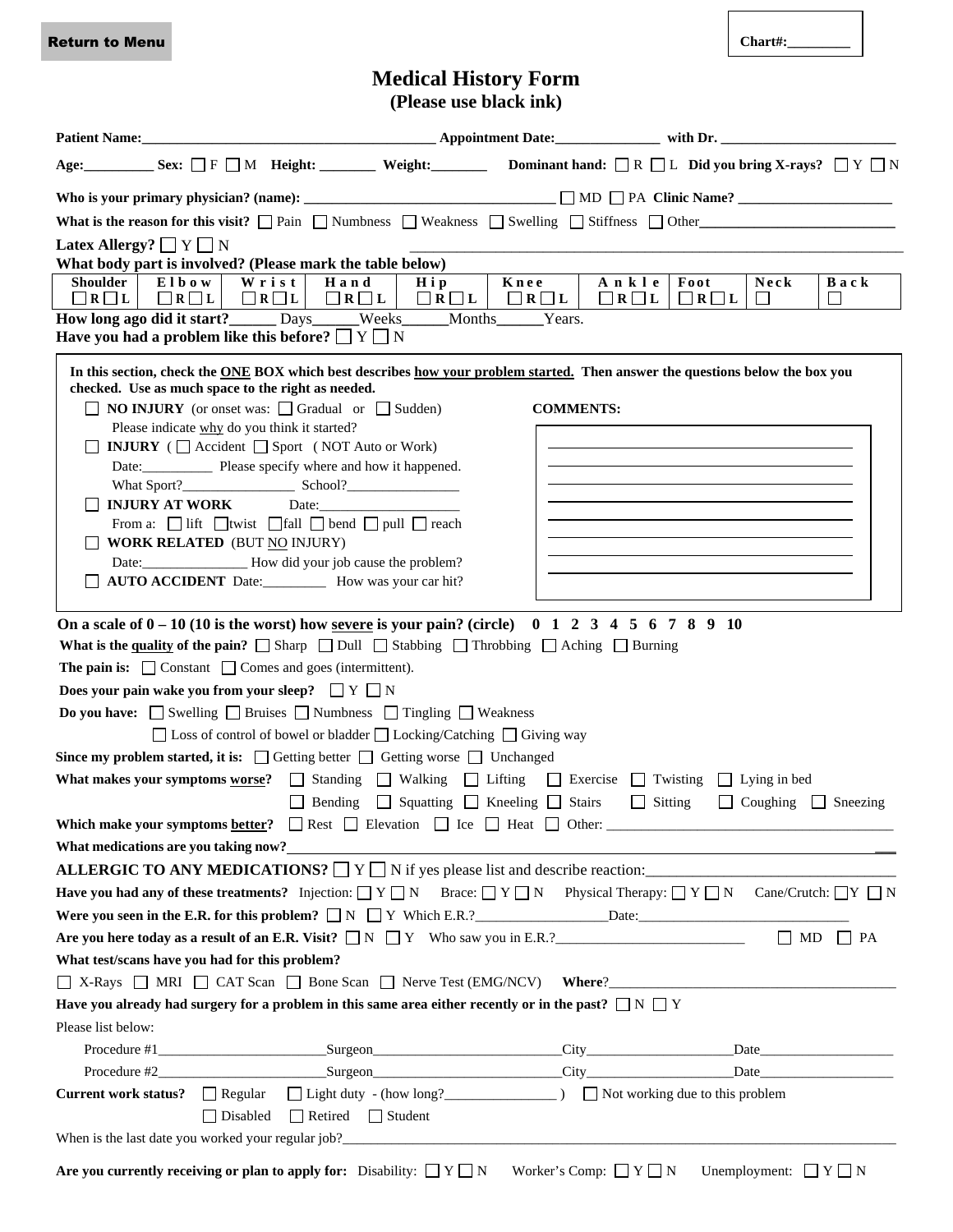| <b>REVIEW OF SYSTEMS</b><br><b>Patient Name:</b><br>Chart#:                                                                                     |                                                                                                                                  |                                                                      |                               |  |                  |                            |                                                                   |                                                                                                                       |
|-------------------------------------------------------------------------------------------------------------------------------------------------|----------------------------------------------------------------------------------------------------------------------------------|----------------------------------------------------------------------|-------------------------------|--|------------------|----------------------------|-------------------------------------------------------------------|-----------------------------------------------------------------------------------------------------------------------|
| Have you had a prior problem with this same Orthopedic condition in the past? $\Box N \Box Y$ (explain below)                                   |                                                                                                                                  |                                                                      |                               |  |                  |                            |                                                                   |                                                                                                                       |
| Do your other joints have: $\Box$ morning stiffness lasting over 30 minutes<br>$\Box$ joint pain or swelling<br>$\Box$ Back Pain<br>$\Box$ Gout |                                                                                                                                  |                                                                      |                               |  |                  |                            |                                                                   |                                                                                                                       |
|                                                                                                                                                 | $\Box$ Rheumatoid arthritis $\Box$ Osteoporosis $\Box$ prior fracture (which bone)<br>None of these                              |                                                                      |                               |  |                  |                            |                                                                   |                                                                                                                       |
| <b>YEAR</b><br>Have you had any of these symptoms? If no, mark None.<br><b>NONE</b><br><b>Details/Comments</b>                                  |                                                                                                                                  |                                                                      |                               |  |                  |                            |                                                                   |                                                                                                                       |
| <b>GI</b><br>1)                                                                                                                                 | $\Box$ Heartburn, ulcers                                                                                                         | □ Nausea, Vomiting □ Blood in Stool                                  |                               |  | ΙI               |                            |                                                                   |                                                                                                                       |
|                                                                                                                                                 | $\Box$ Hepatitis                                                                                                                 | $\Box$ Liver disease                                                 |                               |  |                  |                            |                                                                   |                                                                                                                       |
| <b>ENDO</b><br>2)                                                                                                                               | Thyroid Disease                                                                                                                  | Heat or Cold Intolerance                                             |                               |  |                  |                            |                                                                   | <u> 1980 - Johann Barbara, martxa alemaniar amerikan basar da da a shekara a shekara a shekara a shekara a shekar</u> |
| <b>CON</b><br>3)                                                                                                                                | $\Box$ Weight Loss                                                                                                               | □Loss of Appetite                                                    |                               |  | $\Box$           |                            |                                                                   |                                                                                                                       |
| <b>EYE</b><br>4)                                                                                                                                | Blurred Vision                                                                                                                   | $\Box$ Double Vision                                                 | Vision Loss                   |  | $\Box$           |                            |                                                                   |                                                                                                                       |
| <b>ENT</b><br>5)<br>CV                                                                                                                          | <b>Hearing Loss</b><br><b>Chest Pain</b>                                                                                         | Hoarseness<br>$\Box$ Palpitations                                    | Trouble Swallowing            |  | $\Box$<br>$\Box$ | $\equiv$                   |                                                                   |                                                                                                                       |
| 6)<br><b>RS</b><br>7)                                                                                                                           | Chronic Cough                                                                                                                    | Shortness of Breath                                                  |                               |  | $\Box$           | $\overline{\phantom{a}}$   |                                                                   |                                                                                                                       |
| 8)<br>GU                                                                                                                                        | $\Box$ Painful Urination                                                                                                         | Blood in Urine                                                       | $\Box$ Kidney problems        |  | $\Box$           | $\overline{\phantom{a}}$   |                                                                   |                                                                                                                       |
| 9)<br>SК                                                                                                                                        | $\Box$ Frequent Rashes                                                                                                           | $\Box$ Skin Ulcers                                                   | $\Box$ Lumps $\Box$ Psoriasis |  | $\Box$           | $\overline{\phantom{a}}$   |                                                                   |                                                                                                                       |
| <b>NEU</b><br>10)                                                                                                                               | $\Box$ Headaches                                                                                                                 | $\Box$ Dizziness                                                     | $\Box$ Seizures               |  | $\Box$           |                            |                                                                   |                                                                                                                       |
| 11) <b>PSY</b>                                                                                                                                  | $\Box$ Depression                                                                                                                | $\Box$ Drug/Alcohol Addiction $\Box$ Sleep disorder                  |                               |  | $\Box$           |                            |                                                                   | <u> 1980 - Johann Barn, mars an t-Amerikaansk politiker (</u>                                                         |
| 12) HEM                                                                                                                                         | Easy Bleeding                                                                                                                    | Easy Bruising Anemia                                                 |                               |  | $\Box$           |                            |                                                                   |                                                                                                                       |
|                                                                                                                                                 | 13) ARE YOU HIV POSITIVE:                                                                                                        | $\Box N \Box Y$                                                      |                               |  |                  |                            |                                                                   |                                                                                                                       |
|                                                                                                                                                 | PAST MEDICAL HISTORY                                                                                                             |                                                                      |                               |  |                  |                            |                                                                   |                                                                                                                       |
|                                                                                                                                                 | <b>Are you Diabetic?</b> $\Box N \Box Y$ If Yes, treatment: $\Box$ Insulin $\Box$ Oral Meds $\Box$ Diet $\Box$ None              |                                                                      |                               |  |                  |                            |                                                                   |                                                                                                                       |
|                                                                                                                                                 | Are you taking, or have you ever taken, blood thinners? $\Box$ N $\Box$ Y If yes, which one?                                     |                                                                      |                               |  |                  |                            |                                                                   |                                                                                                                       |
|                                                                                                                                                 |                                                                                                                                  |                                                                      |                               |  |                  |                            |                                                                   |                                                                                                                       |
|                                                                                                                                                 |                                                                                                                                  |                                                                      |                               |  |                  |                            | <u> 1980 - Johann John Stein, mars an deus Frankrik (f. 1980)</u> |                                                                                                                       |
|                                                                                                                                                 | Have you or a family member ever had a reaction to anesthesia? $\Box N \Box Y$ EXPLAIN:                                          |                                                                      |                               |  |                  |                            |                                                                   |                                                                                                                       |
|                                                                                                                                                 |                                                                                                                                  |                                                                      |                               |  |                  |                            |                                                                   | $\Box$ None                                                                                                           |
|                                                                                                                                                 | Have you ever had: □ Heart attack (year (year ) □ High Blood Pressure □ Blood Clots (year (year (year ) □ Stroke □ Heart Failure |                                                                      |                               |  |                  |                            |                                                                   |                                                                                                                       |
|                                                                                                                                                 | Ankle Swelling   Kidney failure   Cancer (location____________)                                                                  |                                                                      |                               |  |                  |                            |                                                                   |                                                                                                                       |
| Stomachache while taking anti-inflammatories (includes Advil/Aleve) What anti-inflammatories have you already had a problem with?               |                                                                                                                                  |                                                                      |                               |  |                  |                            |                                                                   |                                                                                                                       |
| □ I do not have any of the above conditions.                                                                                                    |                                                                                                                                  |                                                                      |                               |  |                  |                            |                                                                   |                                                                                                                       |
| Have any direct relatives had any of the following disorders? If so, which relative?<br><b>FAMILY HISTORY:</b>                                  |                                                                                                                                  |                                                                      |                               |  |                  |                            |                                                                   |                                                                                                                       |
| Diabetes Resume High Blood Pressure Resume Resumedia Arthritis<br>$\Box$ NONE                                                                   |                                                                                                                                  |                                                                      |                               |  |                  |                            |                                                                   |                                                                                                                       |
| Do any direct relatives have the same condition you are being seen for today? $\Box Y \Box N$                                                   |                                                                                                                                  |                                                                      |                               |  |                  |                            |                                                                   |                                                                                                                       |
| <b>SOCIAL HISTORY:</b>                                                                                                                          |                                                                                                                                  |                                                                      |                               |  |                  |                            |                                                                   |                                                                                                                       |
| <b>Do you use tobacco?</b> $\Box N \Box Y$ If Yes, packs per day <b>Patient informed of Smoking Risk?</b> $\Box Y$                              |                                                                                                                                  |                                                                      |                               |  |                  |                            |                                                                   |                                                                                                                       |
| <b>Alcohol use?</b> $\Box N \Box Y$ If yes, how often ? $\Box$ Daily $\Box$ Other ____/week                                                     |                                                                                                                                  |                                                                      |                               |  |                  |                            |                                                                   |                                                                                                                       |
| Marital History: $\Box$ M $\Box$ S $\Box$ D $\Box$ W How many people live with you?                                                             |                                                                                                                                  |                                                                      |                               |  |                  |                            |                                                                   |                                                                                                                       |
| $\Box$ Student                                                                                                                                  |                                                                                                                                  |                                                                      |                               |  |                  |                            |                                                                   |                                                                                                                       |
|                                                                                                                                                 |                                                                                                                                  |                                                                      |                               |  |                  |                            |                                                                   |                                                                                                                       |
| Do you plan to be working 6 months from now? $\Box Y \Box N$                                                                                    |                                                                                                                                  |                                                                      |                               |  |                  |                            |                                                                   |                                                                                                                       |
| PLEASE SIGN: The information on these this form is accurate to the best of my knowledge.                                                        |                                                                                                                                  |                                                                      |                               |  |                  |                            |                                                                   |                                                                                                                       |
| Signature<br>Date                                                                                                                               |                                                                                                                                  |                                                                      |                               |  |                  |                            |                                                                   |                                                                                                                       |
| FOR OFFICE USE ONLY                                                                                                                             |                                                                                                                                  |                                                                      |                               |  |                  |                            |                                                                   |                                                                                                                       |
|                                                                                                                                                 |                                                                                                                                  |                                                                      |                               |  |                  |                            |                                                                   |                                                                                                                       |
|                                                                                                                                                 | Review #1 by $\frac{1}{2}$                                                                                                       | $\rm MD$<br>Date: $\frac{1}{\sqrt{1-\frac{1}{2}} \cdot \frac{1}{2}}$ |                               |  |                  | Review #2 by $\frac{1}{2}$ | MD                                                                | Date: $\_\_\_\_\_\_\_\_\_\_\_\_\_\_\_\_\_\_\_\_\_$                                                                    |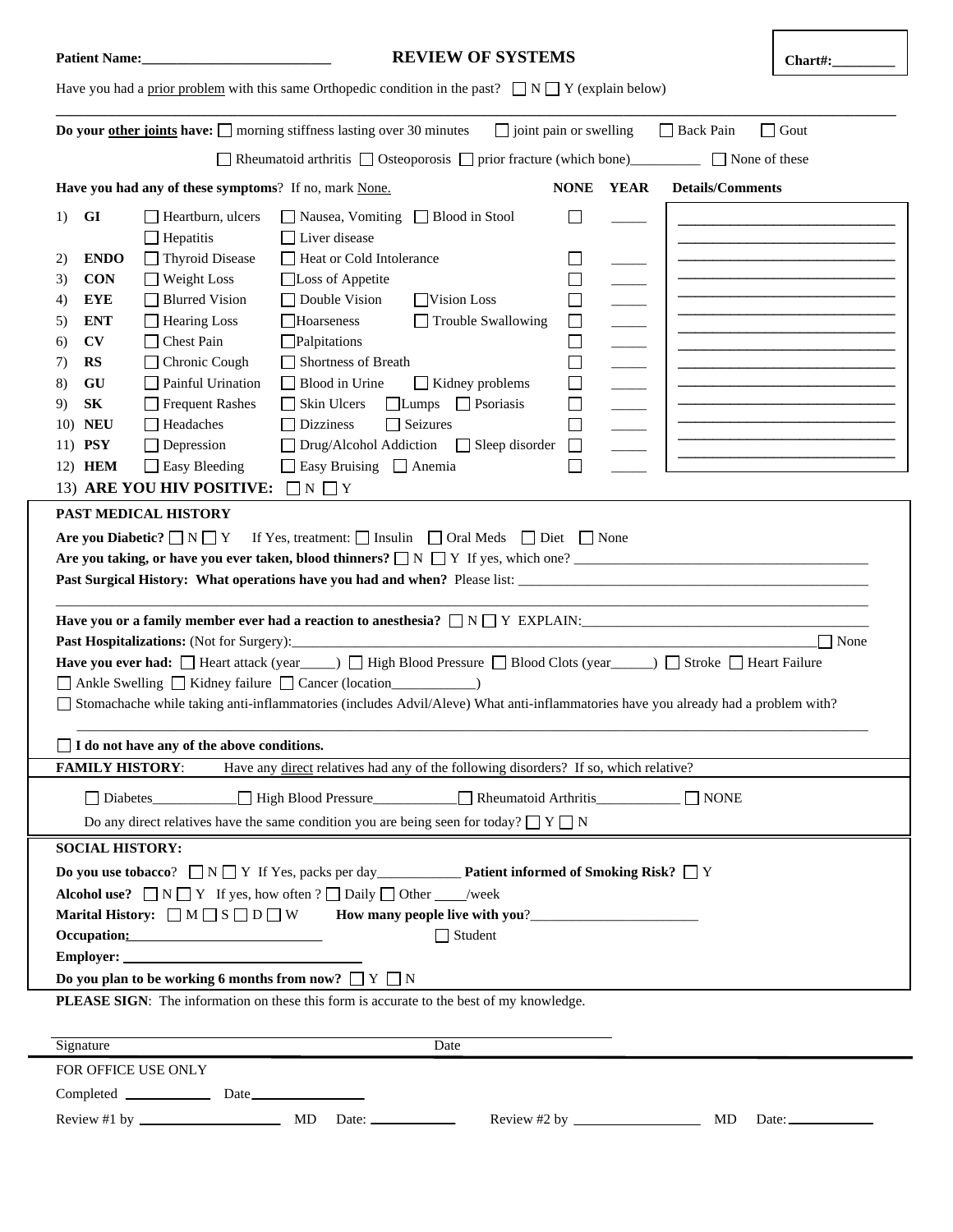## **Pain Diagram and Pain Rating**

**Name: Date: / /** 

**INSTRUCTIONS:** Please use the diagram below to indicate the symptoms you have experienced over the past 24 hours. Use the key to indicate the type of symptoms.

**KEY:** 

| Pins and Needles $= 000000$<br><b>Burning</b> | $=$ XXXXXX | <b>Stabbing</b><br>Deep Ache = zzzzzz | $= 111111$ |
|-----------------------------------------------|------------|---------------------------------------|------------|
|                                               | శ్రీ       |                                       |            |
|                                               | $\sim$     |                                       |            |
|                                               |            | $\frac{1}{2}$                         |            |
|                                               |            |                                       |            |

Please rate your current level of pain on the following scale (check one):

| $\Omega$<br>(no pain)                                                                         |  | $2 \quad 3$    |     | 4 | 5   | $6 \qquad \qquad$ |  |   | 9 | 10<br>(worst imaginable pain) |
|-----------------------------------------------------------------------------------------------|--|----------------|-----|---|-----|-------------------|--|---|---|-------------------------------|
| Please rate your worst level of pain in the last 24 hours on the following scale (check one): |  |                |     |   |     |                   |  |   |   |                               |
| $\overline{0}$<br>(no pain)                                                                   |  | $2 \quad 3$    |     |   |     | 4 5 6 7           |  | 8 |   | 10<br>(worst imaginable pain) |
| Please rate your best level of pain in the last 24 hours on the following scale (check one):  |  |                |     |   |     |                   |  |   |   |                               |
| 0<br>(no pain)                                                                                |  | $\overline{2}$ | - 3 | 4 | - 5 | 6                 |  | 8 | 9 | 10<br>(worst imaginable pain) |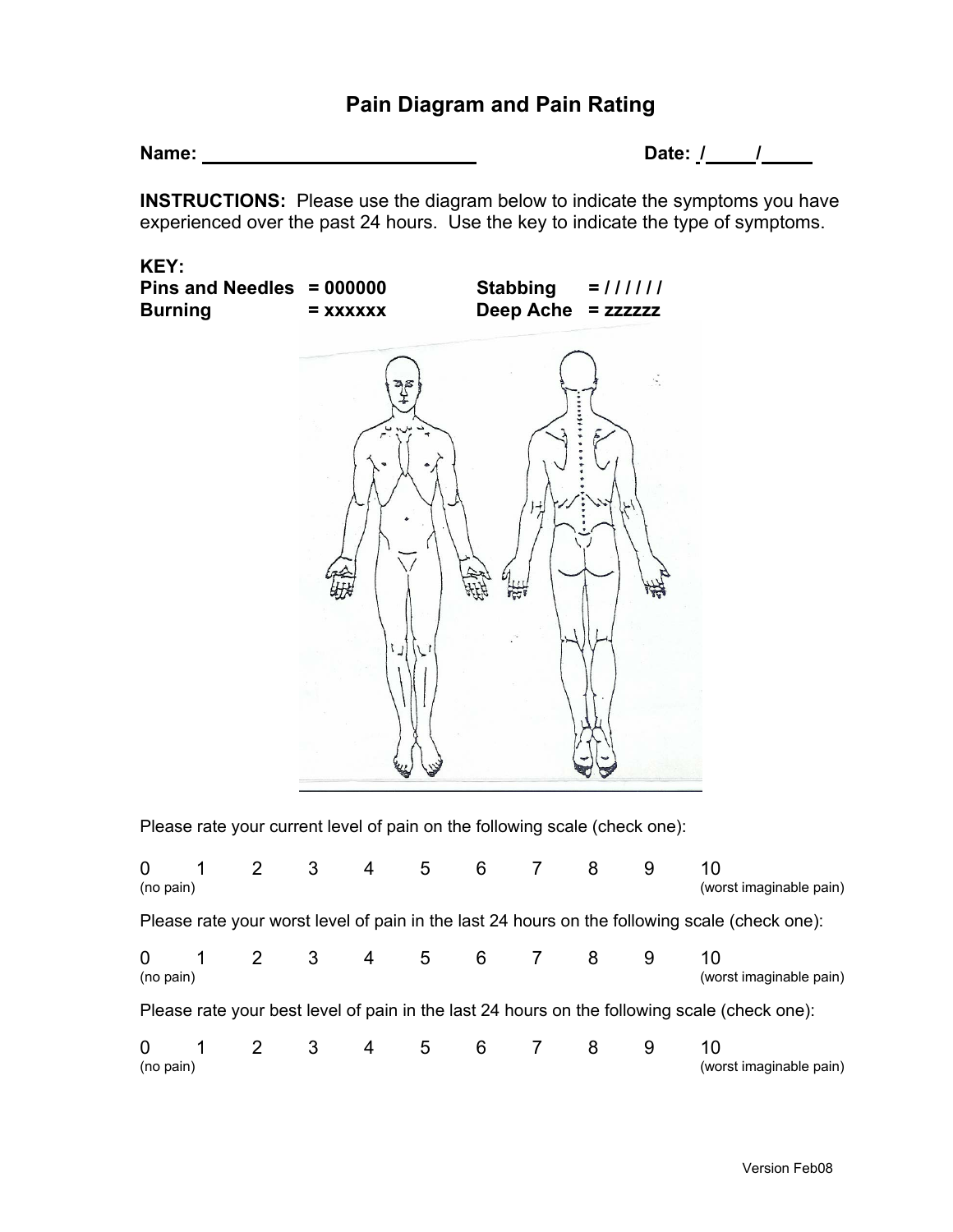# GLENMONT CHIROPRACTIC OFFICE, PLLC RIKER CHIROPRACTIC DR. JEFFREY RIKER

DEMOGRAPHIC INFORMATION NAME\_\_\_\_\_\_\_\_\_\_\_\_\_\_\_\_\_\_\_ DOB\_\_\_\_\_\_\_\_\_\_\_\_\_\_ AGE\_\_\_\_\_\_\_ ADDRESS\_\_\_\_\_\_\_\_\_\_\_\_\_\_\_\_\_\_\_\_\_\_\_\_\_\_\_\_\_\_\_\_\_\_\_\_\_\_\_\_\_\_ HOME PHONE\_\_\_\_\_\_\_\_\_\_\_\_\_\_CELL\_\_\_\_\_\_\_\_\_\_\_\_\_\_WORK\_\_\_\_\_\_\_\_\_\_ E-MAIL ADDRESS\_\_\_\_\_\_\_\_\_\_\_\_\_\_\_\_\_\_\_\_\_\_\_\_\_\_\_\_\_\_\_\_\_ INSURANCE COMPANY\_\_\_\_\_\_\_\_\_\_\_\_\_\_\_\_\_\_\_\_\_\_\_\_\_\_\_\_ INSURED'S NAME\_\_\_\_\_\_\_\_\_\_\_\_\_\_\_\_\_\_\_\_\_\_\_\_\_\_\_\_\_\_\_\_\_ INSURED'S DOB IS TODAYS VISIT DUE TO A WORK-RELATED ACCIDENT? IS TODAYS VISIT DUE TO A CAR ACCIDENT? WERE YOU REFERRED TO OUR OFFICE?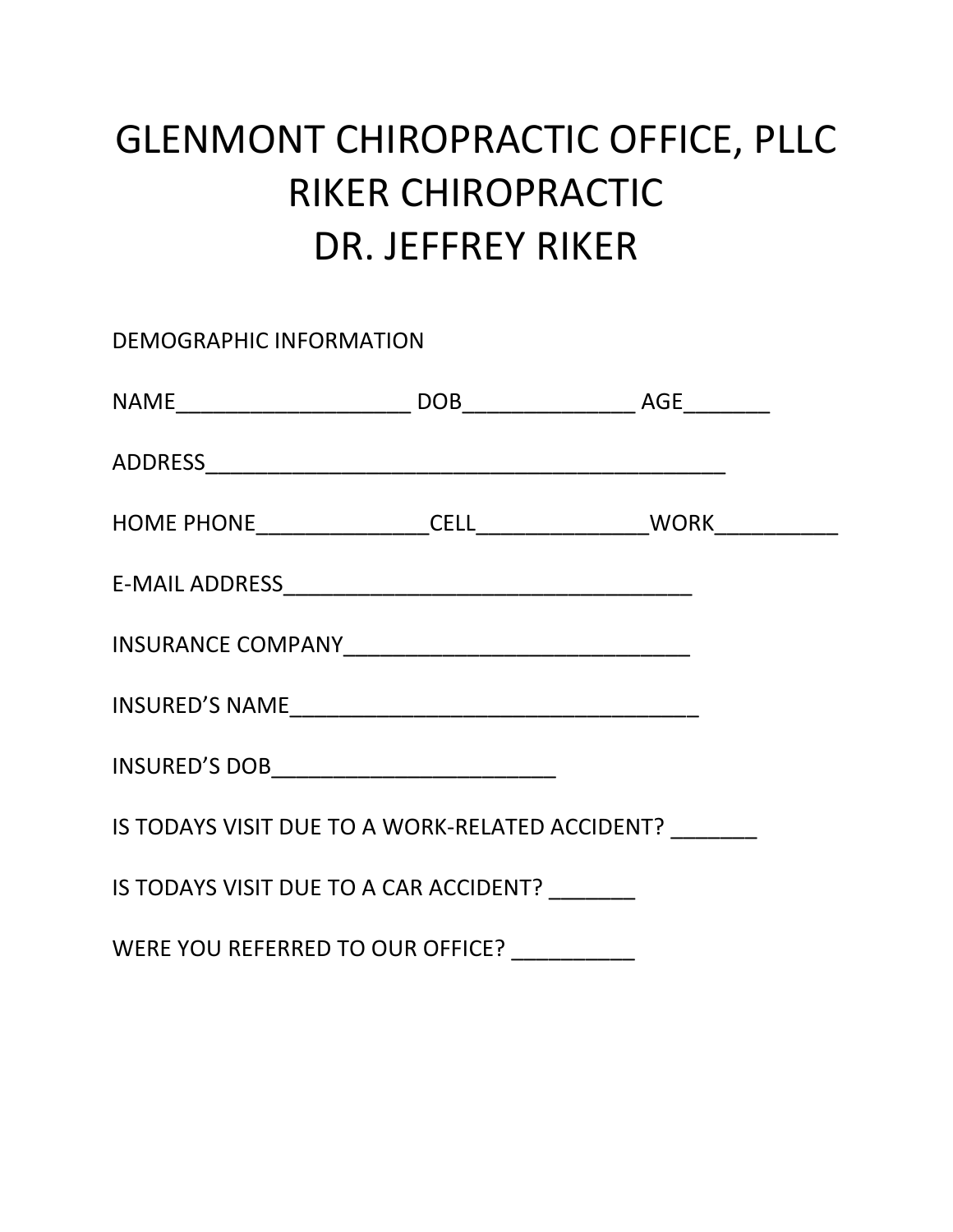## **Patient Financial Responsibility Contract**

Please read, initial each blank and sign where indicated- this document describes your financial responsibilities. This is a legally binding contract between Riker Chiropractic and you. The words, I me, my, you and your all refer to the patient.

(initial) Current insurance cards must be presented at our request. I agree to pay the remaining balance after my insurance has paid on my claim immediately upon receipt of a statement

(initial) I agree to give Riker Chiropractic Office my complete and accurate insurance information for primary and secondary insurance benefits including referral documents from other providers, if needed. I understand that if I fail to give complete and accurate information about my insurance benefits this may result in a denial of my claim or a delay in payment. I agree to pay Riker Chiropractic Office the balance on my account after my insurance claim has been processed.

(initial) I agree that if my insurance benefits require me to provide a referral and if the referral is not in place before my appointment, that I will pay in advance an estimate of charges for my office visit or reschedule my appointment.

(initial) I understand that there will be a \$25.00 fee for all returned checks.

linitial) If I have a high deductible policy or do not currently have insurance benefits, I agree to pay and estimate of  $\,$ charges for my office visit in advance and understand that other charges may apply.

(initial) Riker Chiropractic Office has a contract with my insurance company. Riker Chiropractic Office will receive payments from my insurance company for covered services provided by my insurance benefits. I agree to pay co-payments and deductibles at the time of service. If co-payments are not made at the time of service, I understand that my appointment may be rescheduled.

(initial) I agree to pay any balance remaining on my account for any reason upon receipt of a statement and I understand that when requested, I must give Riker Chiropractic Office my current address and other contact information. I understand that if I fail to pay the balance on my account this may result in Riker Chiropractic Office pursuing any collection means possible.

 $\_$  (initial) If my account becomes delinquent, it may be forwarded to an outside collection agency without notice. If this happens, I will be responsible for all cost of collection, including but not limited to interest, rebilling fees, court cost, attorney fees, and collection agency cost.

. (initial) If the reason for my appointment is related to a work injury or auto accident, I agree to give Riker Chiropractic Office the case number of policy number, the workman's compensation or insurance carriers name, address or other contact information at the time of my appointment so that Riker Chiropractic Office can bill workman's compensation or the auto insurance carrier for my visit. If I do not provide this information at the time of the visit, I agree to pay all charges for my visit.

## I have read and understand Riker Chiropractic Office financial policies and I accept responsibility for the payment of any fees associated with my care.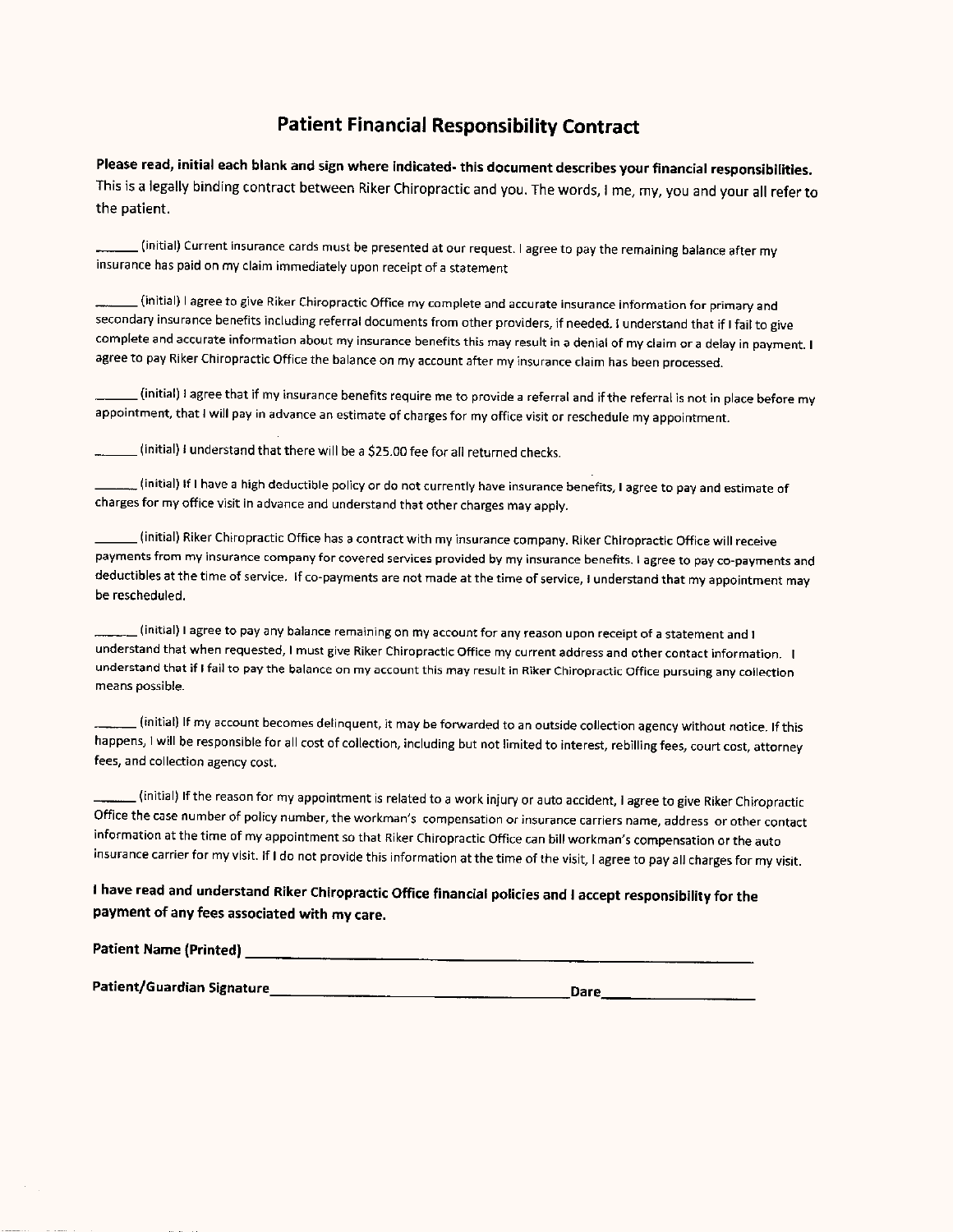# **ACKNOWLEDGMENT OF OUR NOTICE OF PRIVACY PRACTICES**

I hereby acknowledge that I have received or have been give the opportunity to receive a copy of Glenmont Chiropractic Office, PLLC Notice of Privacy Practices. By signing below I am "only" giving acknowledgment that I have received or have had the opportunity to receive the Notice of our Privacy Practices.

Patient Name (Type or Print) Date

Signature

Provided By MedSafe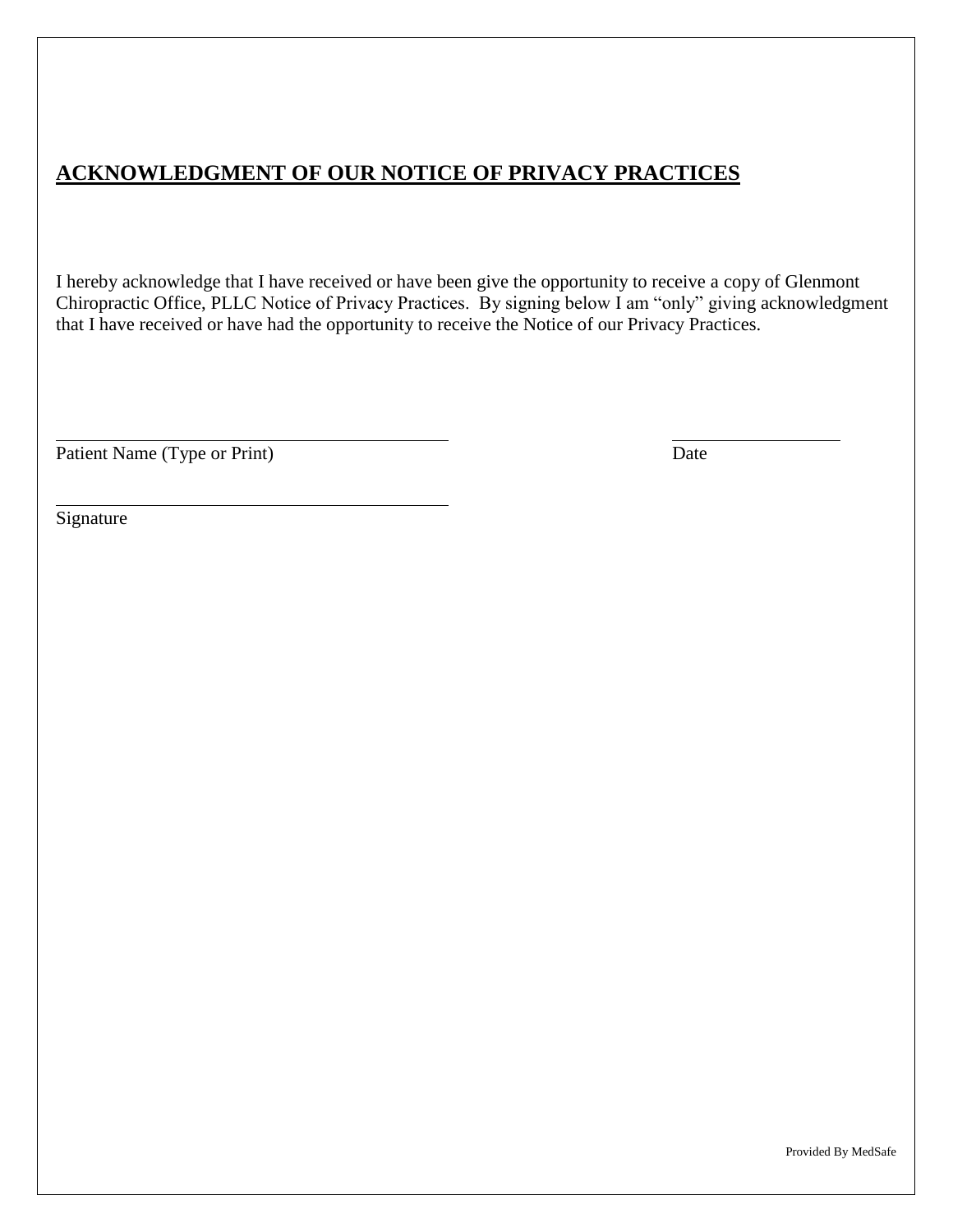#### INFORMED CONSENT FORM

PATIENT NAME: \_\_\_\_\_\_\_\_\_\_\_\_\_\_\_\_\_\_\_\_\_\_\_\_\_\_\_\_\_ DATE: \_\_\_\_\_\_\_\_\_\_\_\_\_\_\_\_\_\_\_

To the patient: Please read this entire document prior to signing it. It is important that you understand the information contained in this document. In anything is unclear, please ask questions before you sign.

The nature of the chiropractic adjustment

One treatment I use as a Doctor of Chiropractic is spinal manipulative therapy. I will use that procedure to treat you. I may use my hands or a mechanical instrument upon your body in such a way as to move your joints. That may cause an audible "pop" or "click," much as you have experienced when you "crack" your knuckles. You may feel a sense of movement.

Analysis / Examination / Treatment

As a part of the analysis, examination, and treatment, you are consenting to the chiropractic procedures.

The material risks inherent in chiropractic treatment

As with any healthcare procedure, there are certain complications which may arise during chiropractic manipulation and therapy. These complications include but are not limited to: fractures, disc injuries, dislocations, muscle strain, cervical myelopathy, costovertebral strains and separations, and burns. Some types of manipulation of the neck have been associated with injuries to the arteries in the neck leading to or contributing to serious complications including stroke. Some patients will feel some stiffness and soreness following the first few days of treatment. I will make every reasonable effort during the examination to screen for contraindications to care; however, if you have a condition that would otherwise not come to my attention, it is your responsibility to inform me.

The probability of those risks occurring.

Fractures are rare occurrences and generally result from some underlying weakness of the bone which I check for during the taking of your history and during examination and X-ray. Stroke has been the subject of tremendous disagreement. The incidences of stroke are exceedingly rare and are estimated to occur between one in one million and one in five million cervical adjustments. The other complications are also generally described as rare.

The availability and nature of other treatment options

Other treatment options for your condition may include:

- Self-administered, over-the-counter analgesics and rest
- Medical care and prescription drugs such as anti-inflammatory, muscle relaxants and pain-killers
- Hospitalization
- Surgery